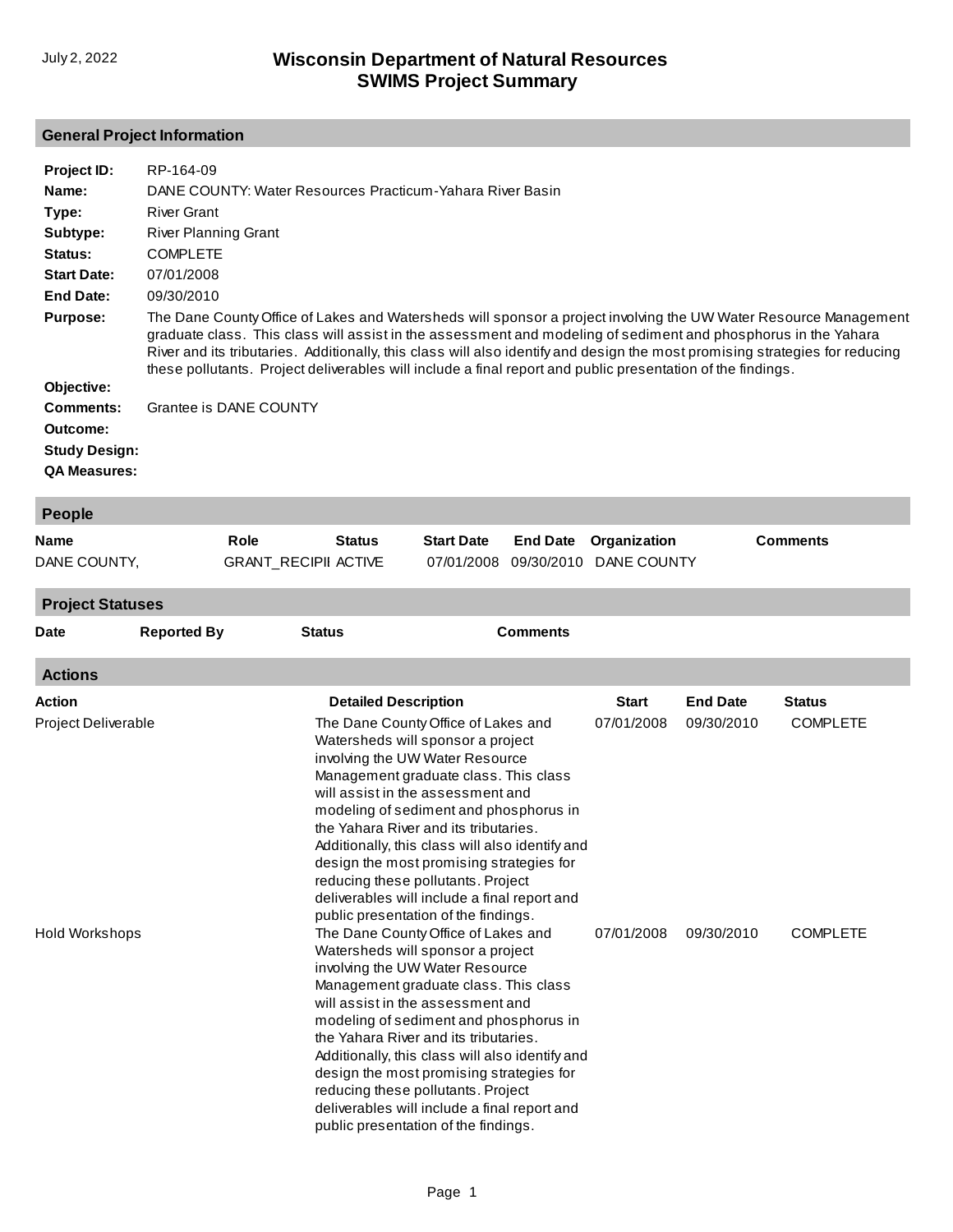## **SWIMS Project Summary** July 2, 2022 **Wisconsin Department of Natural Resources**

| Action              |                                                                                                                                                                                                                                                                                                                                                                                                                                                                                                                                                                                                                                                                                                                                                                                                                              | <b>Detailed Description</b>                                                                                                                                                                                                                                                                                                                                                                                                                                                                               | <b>Start</b> | <b>End Date</b> | <b>Status</b>   |  |
|---------------------|------------------------------------------------------------------------------------------------------------------------------------------------------------------------------------------------------------------------------------------------------------------------------------------------------------------------------------------------------------------------------------------------------------------------------------------------------------------------------------------------------------------------------------------------------------------------------------------------------------------------------------------------------------------------------------------------------------------------------------------------------------------------------------------------------------------------------|-----------------------------------------------------------------------------------------------------------------------------------------------------------------------------------------------------------------------------------------------------------------------------------------------------------------------------------------------------------------------------------------------------------------------------------------------------------------------------------------------------------|--------------|-----------------|-----------------|--|
| Partnership Project |                                                                                                                                                                                                                                                                                                                                                                                                                                                                                                                                                                                                                                                                                                                                                                                                                              | The Dane County Office of Lakes and<br>Watersheds will sponsor a project<br>involving the UW Water Resource<br>Management graduate class. This class<br>will assist in the assessment and<br>modeling of sediment and phosphorus in<br>the Yahara River and its tributaries.<br>Additionally, this class will also identify and<br>design the most promising strategies for<br>reducing these pollutants. Project<br>deliverables will include a final report and<br>public presentation of the findings. | 07/01/2008   | 09/30/2010      | <b>COMPLETE</b> |  |
| Details:            | <b>Parameter</b>                                                                                                                                                                                                                                                                                                                                                                                                                                                                                                                                                                                                                                                                                                                                                                                                             | <b>Value/Amount</b>                                                                                                                                                                                                                                                                                                                                                                                                                                                                                       | Units        |                 | Comments        |  |
|                     | <b>BMP</b> Implementation                                                                                                                                                                                                                                                                                                                                                                                                                                                                                                                                                                                                                                                                                                                                                                                                    |                                                                                                                                                                                                                                                                                                                                                                                                                                                                                                           |              |                 |                 |  |
|                     | <b>1&amp; E Activities</b>                                                                                                                                                                                                                                                                                                                                                                                                                                                                                                                                                                                                                                                                                                                                                                                                   |                                                                                                                                                                                                                                                                                                                                                                                                                                                                                                           |              |                 |                 |  |
|                     | <b>PCBs</b>                                                                                                                                                                                                                                                                                                                                                                                                                                                                                                                                                                                                                                                                                                                                                                                                                  |                                                                                                                                                                                                                                                                                                                                                                                                                                                                                                           |              |                 |                 |  |
|                     | <b>Permit Modification</b>                                                                                                                                                                                                                                                                                                                                                                                                                                                                                                                                                                                                                                                                                                                                                                                                   |                                                                                                                                                                                                                                                                                                                                                                                                                                                                                                           |              |                 |                 |  |
|                     | Products Developed:<br>Stormwater Plan<br>Protective Areas: Feet of bank<br>protected<br>Protective Areas: Feet of bank<br>protected<br>Protective Areas: Feet of bank<br>protected<br><b>Report Writeup</b><br>Stormwater Goals Addressed:<br>Protective areas<br>Stormwater Goals Addressed:<br><b>Reduce TSS</b><br>Streambank & Shoreline<br>Protection: Pollutant load<br>reduction<br>Streambank & Shoreline<br><b>Protection: Units</b><br>Streambank & Shoreline<br>Protection: Pollutant load<br>reduction<br>Streambank & Shoreline<br><b>Protection: Units</b><br>Streambanks: Feet of bank<br>protected<br>Streambanks: Feet of bank<br>protected<br>Streambanks: Feet of bank<br>protected<br><b>Total Nitrogen</b><br><b>Total Phosphorus</b><br><b>Total Suspended Solids</b><br>Watershed Outreach, Planning |                                                                                                                                                                                                                                                                                                                                                                                                                                                                                                           |              |                 |                 |  |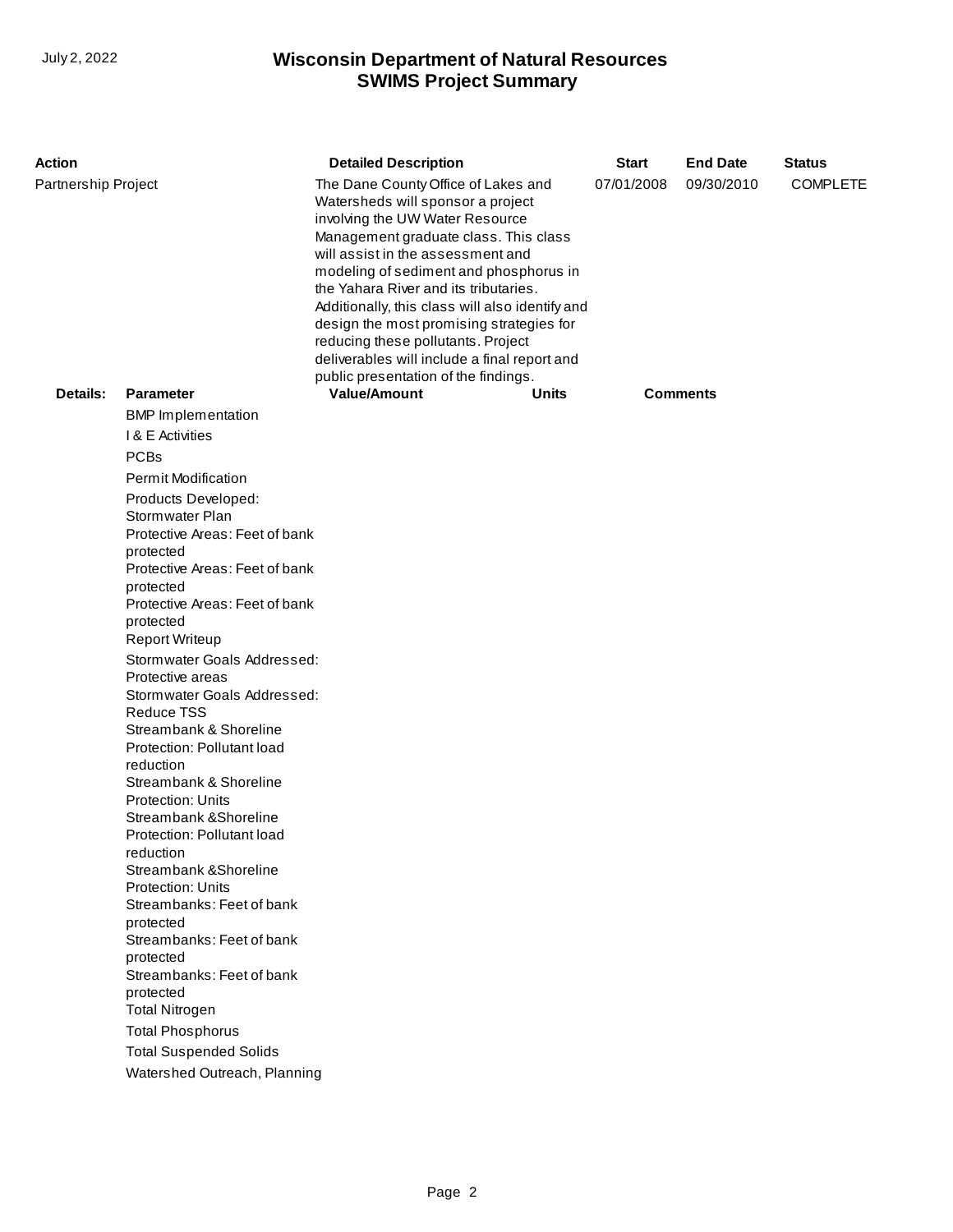## **SWIMS Project Summary** July 2, 2022 **Wisconsin Department of Natural Resources**

| <b>Action</b>                     |             | <b>Detailed Description</b>                                                                                                                                                                                                                                                                                                                                                                                                                                                                               | <b>Start</b>    | <b>End Date</b> | <b>Status</b>   |
|-----------------------------------|-------------|-----------------------------------------------------------------------------------------------------------------------------------------------------------------------------------------------------------------------------------------------------------------------------------------------------------------------------------------------------------------------------------------------------------------------------------------------------------------------------------------------------------|-----------------|-----------------|-----------------|
| <b>Grant Awarded</b>              |             | The Dane County Office of Lakes and<br>Watersheds will sponsor a project<br>involving the UW Water Resource<br>Management graduate class. This class<br>will assist in the assessment and<br>modeling of sediment and phosphorus in<br>the Yahara River and its tributaries.<br>Additionally, this class will also identify and<br>design the most promising strategies for<br>reducing these pollutants. Project<br>deliverables will include a final report and<br>public presentation of the findings. | 07/01/2008      | 09/30/2010      | <b>COMPLETE</b> |
| Monitor Water Quality or Sediment |             | The Dane County Office of Lakes and<br>Watersheds will sponsor a project<br>involving the UW Water Resource<br>Management graduate class. This class<br>will assist in the assessment and<br>modeling of sediment and phosphorus in<br>the Yahara River and its tributaries.<br>Additionally, this class will also identify and<br>design the most promising strategies for<br>reducing these pollutants. Project<br>deliverables will include a final report and<br>public presentation of the findings. | 07/01/2008      | 09/30/2010      | <b>COMPLETE</b> |
| <b>Rivers Planning Grant</b>      |             | The Dane County Office of Lakes and<br>Watersheds will sponsor a project<br>involving the UW Water Resource<br>Management graduate class. This class<br>will assist in the assessment and<br>modeling of sediment and phosphorus in<br>the Yahara River and its tributaries.<br>Additionally, this class will also identify and<br>design the most promising strategies for<br>reducing these pollutants. Project<br>deliverables will include a final report and<br>public presentation of the findings. | 07/01/2008      | 09/30/2010      | <b>COMPLETE</b> |
| Informational Meetings            |             | The Dane County Office of Lakes and<br>Watersheds will sponsor a project<br>involving the UW Water Resource<br>Management graduate class. This class<br>will assist in the assessment and<br>modeling of sediment and phosphorus in<br>the Yahara River and its tributaries.<br>Additionally, this class will also identify and<br>design the most promising strategies for<br>reducing these pollutants. Project<br>deliverables will include a final report and<br>public presentation of the findings. | 07/01/2008      | 09/30/2010      | <b>COMPLETE</b> |
| <b>Monitoring Stations</b>        |             |                                                                                                                                                                                                                                                                                                                                                                                                                                                                                                           |                 |                 |                 |
| <b>Station ID</b>                 | <b>Name</b> |                                                                                                                                                                                                                                                                                                                                                                                                                                                                                                           | <b>Comments</b> |                 |                 |
| <b>Assessment Units</b>           |             |                                                                                                                                                                                                                                                                                                                                                                                                                                                                                                           |                 |                 |                 |